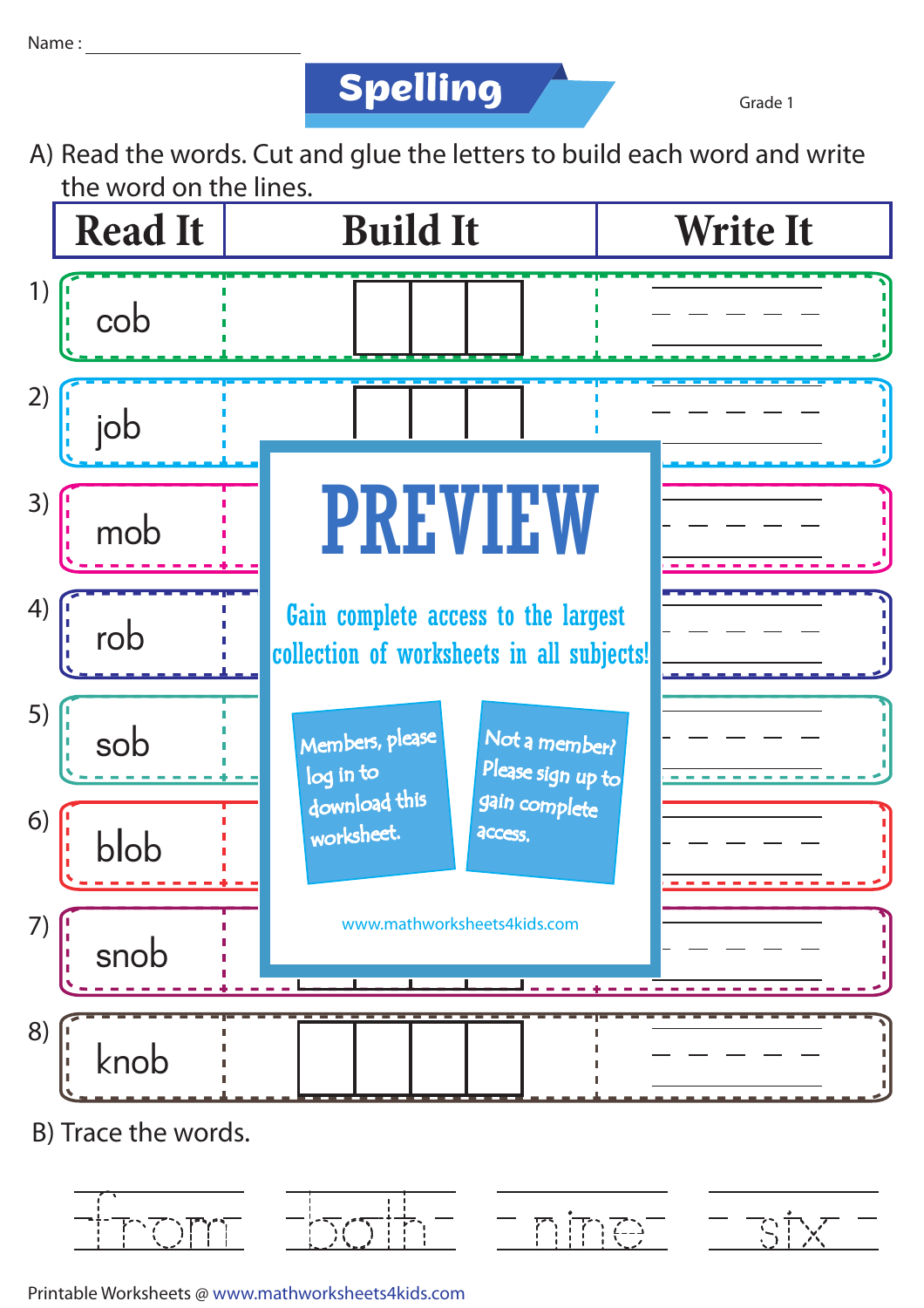## **Spelling**

Grade 1